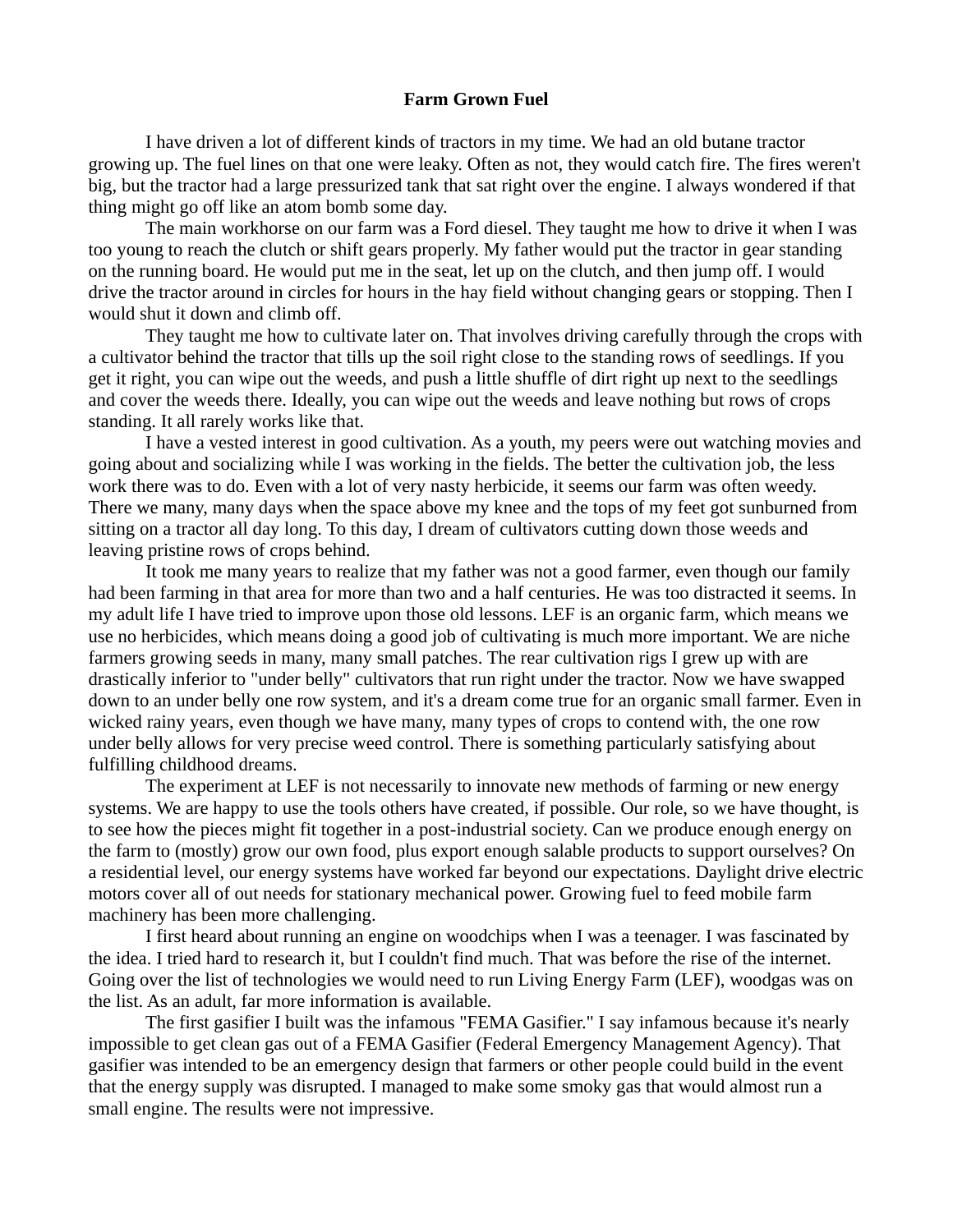When we started LEF, we had (and still have) an old, reliable Ford tractor named Eyore. It was born before I was, and has never been rebuilt. But it starts and runs quite reliably. We got a gasifier kit, and payed way too much for it. It was a complex kit, but in retrospect, had some serious design flaws. (It came from GEK in Berkeley, which is a moot point now anyway because all they are making are very expensive systems.) It took quite a while to put it together. We had a skilled technical intern on the farm at that point, and he was helping out. We built a solid steel frame and mounted the gasifier on the front of the tractor. I had spoken carefully with the supplier. They had assured me the gasifier would handle the 35 horsepower engine on the tractor.

It was a momentous day when we finally fired up the gasifier, and tried to run the tractor with it. We warmed up the engine on the tractor, starting on gasoline. We fired up the gasifier using a blower that draws air through it to get the fire inside up to temperature. And then we turned off the gasoline. In a moment the tractor engine started to sputter. I adjusted the air valves controlling the flow of air and woodgas going into the engine. And then the sputtering stopped. The engine just purred right along, running on nothing but woodchips! What a day that was. To imagine something as a teenager, and then realize the goal decades later is a fine feeling.

I got on the tractor and tried to drive it around. It took a few minutes to get used to adjusting the valves, but then it worked fine. I drove all over the farm, and showed everybody I could find. We went through that routine a few times over the next few weeks. Then came time for the big test. An engine idling or driving about at low speed is not using nearly as much fuel as an engine pulling a load. I put the bush hog (mower) behind the tractor, fired up the woodgas, and took it out to the field. Driving to the field was fine, but once I engaged the bush hog and pulled the throttle open, the engine would run for a bit, then cut out. Clearly it was starving for fuel. I went through that cycle again, and it was clear the gasifier was getting quite hot. After 15 minutes or so, the gasifier was smoking hot, the tractor was not running well on woodgas at all. I switched it back to gasoline, and drove back to the shed.

After it all cooled down, we opened it up, and the damage was extensive. The inner core of the gasifier was melted. A wood gasifier has to be sized to match the engine that is going to run from it. The assertion that the gasifier would handle our 35 horsepower tractor was wrong. The gasifier also had stainless steel sheet at the hottest part of the gasifier. Stainless is great for being corrosion resistant, but it is generally not the best for running at high heat or dissipating heat. That was a sad, sad feeling looking down into the gasifier and seeing lumps of melted and mangled metal.

We rebuilt the gasifier, and made another sturdy steel rack to mount it on a smaller tractor named Lucy. That took some time. Lucy had an 18 horsepower engine, so in theory she was better suited to the gasifier. Eyore is old and very worn, but also a trusted and reliable partner in farm work. Lucy was a bit younger, also very worn, and not so reliable. Lucy didn't like woodgas much. She would run it, but complain the whole time. For some reason, I never could get the air flow to balance out and stabilize through any filter, and running with no filter is just not a good idea.

In spite of my teenage fascination with woodgas, I had to admit this wasn't being easy. And to make woodgas, you have to cut down trees. The biggest historical use of woodgas was in WWII, particularly in Europe. But there was also rapid deforestation, particularly in France, during the war. We have looked at other options.

Why not use draft animals? They eat grass, and reproduce themselves, right? We have experimented with that on a small scale at LEF. We had a couple of oxen on the farm for a while. But we could not take the time to train them properly. And some cattle are better at going through fencing than others. We finally had to concede that we did not have the time to manage them properly. Draft animals are a fundamentally decentralized technology. Draft animals can have a relation with humans that is not highly abusive, though that is certainly variable. The big problem with draft animals is that they eat every day. Small tractors sit for many months at a time, eating nothing, though they certainly require more big-world infrastructure to make parts and what not. The bottom line is that there is no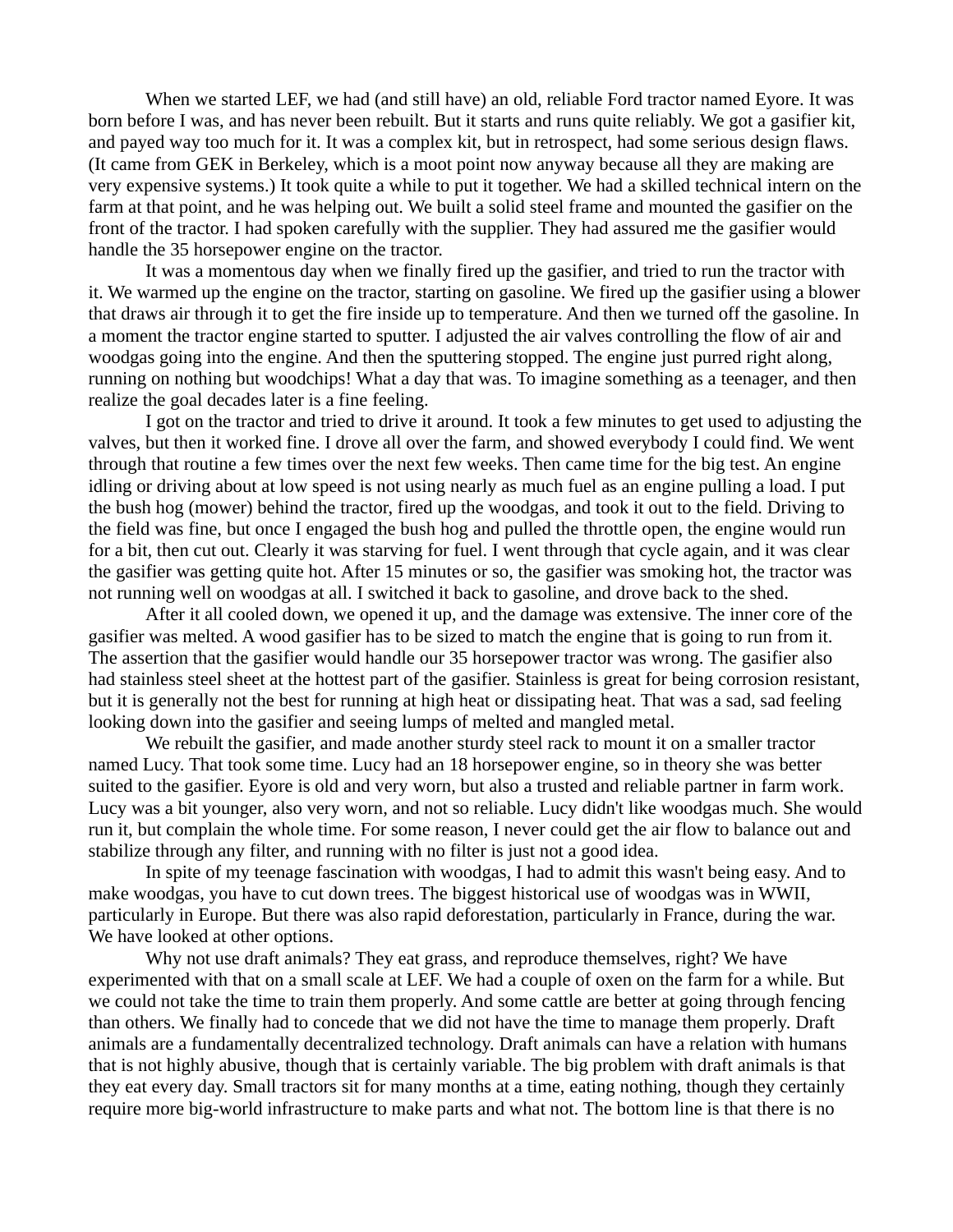way we can feed all the world's populations with draft animal agriculture. Some of the world's poorest farmers still use oxen. Perhaps they have their role in other places, but not on our farm.

Biodiesel and ethanol have gotten a lot of attention, and government support. But these fuels put rich people's machines in direct competition with poor people's stomachs. Using food as fuel is just a bad idea from a social justice perspective. A more fundamental issue is that of the grade of energy. Starch to make ethanol and vegetable oil are both high-grade energy sources. It is always better to use lower grade energy sources when possible. Speaking as a largely self-sufficient farmer, producing bulk starch and vegetable oil on a scale to fuel engines would not be easy on a sustainable basis, if it is even possible. Industrial biodiesel and ethanol are bulk commodities produced in a centralized industrial manner. A post industrial world powered on biodiesel and ethanol would favor political centralization and abuse.

A few years before we started LEF, I was talking to a friend of mine. He is an old-school machinist of the highest caliber, the same one who introduced us to nickel iron batteries. My description of him when I talk to friends is that he knows more about old machines than God. I am not sure if that's literally true, never having discussed the issue directly with the latter party, but my machinist friend he has been a huge help to me and LEF. I asked him one day to tell me how many different ways he could imagine to run a small tractor. I had no idea what I had just stepped into. There was steam this, distillate that, "tractor fuel" which was neither gas nor diesel. The conversation went on far longer than I anticipated. One intriguing option was pine sap.

On the farm on which I was raised, all the old southern longleaf pines had "cat faces" on them, big wide scrape marks left over from sap collecting. They scrape the bark off the tree from an area maybe a foot wide and 5 feet tall. They put a pan at the bottom and collect the sap that runs down. It's a practice dating back many centuries. The old term "naval stores" refers to the products made from tree sap that were critical to keeping the old wooden ships sealed and seaworthy. One of those products is turpentine. You heat up the sap and condense the vapor, and that is turpentine. Turns out turpentine burns in a very similar fashion to kerosene. A lot of engines made before WWII were made to run on kerosene and "distillate" fuel, and they should work fine on turpentine, so said my machinist friend.

The stately old pines I played under for my entire youth seemed to keep growing and thriving in spite of the "cat face" scrapes. Since that time, I have researched the matter enough to know that some form of pine, and indeed other resinous trees, grow in every ecosystem on the Earth outside of the most severe deserts or arctic regions.

The whole question of what constitutes a sustainable level of mechanization is a complex one. Answering that question at the societal level is completely undermined by the fact that the U.S. is a society of mechanically ill-informed people. That is a big part of the reason that so many of our "environmental" projects are getting misdirected. People just don't know how our current systems work, much less how much more efficient systems might work. We are left at the mercy of corporate profit.

The industrial agricultural system is in trouble in a lot of ways. What replaces that system is a complex question. Certainly, growing food is a revolutionary act, particularly at this point in our history. The simplistic answer is that the closer our methods are to older, more "natural" methods, then the better. Growing food at the level at which one can handle the process with simple hand tools is noble, but some more technology is going to have to be involved.

The simplest answer is not always the best. I have some friends who live without electricity at all. I applaud their providing a counterpoint to modern technological foolishness. They use candles. Many poor people in the world use kerosene for lighting, but that is smoky, a fire hazard, and a petroleum product. The simple answer for people living at low population densities is not the best answer for millions and billions of people. Small number of people can hunt wild game, use products straight from the forest, and use bees wax candles. When I look at large numbers of people wanting and needing lighting for long periods of time, I think the lowest environmental footprint is achieved with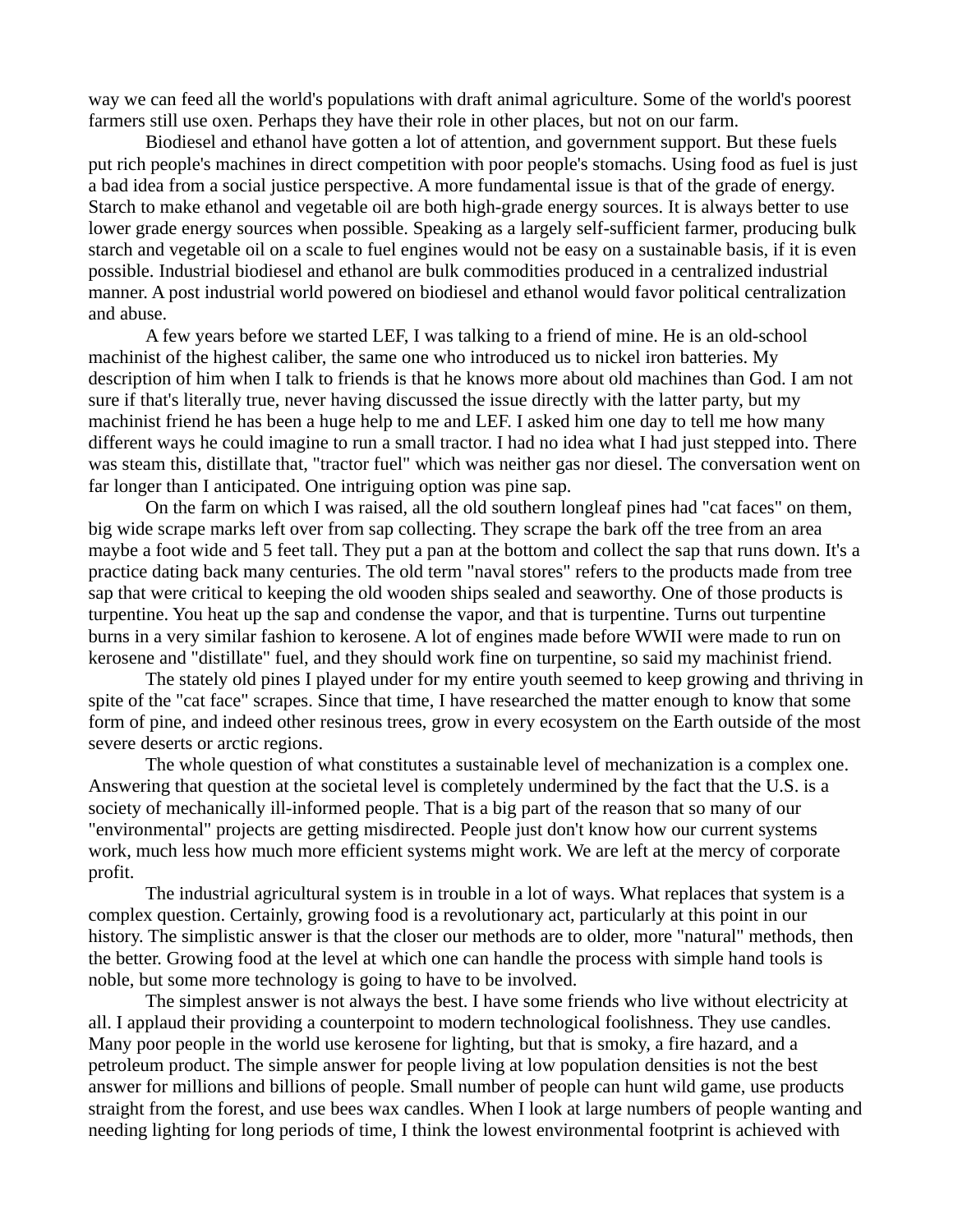small nickel iron battery sets dedicated specifically to lighting and electronics, as we have discussed here.

What's truly sustainable as regards global food production? Certainly, there are as many localized answers as there are farmers. That said, it's cleat that the massive, industrial food systems we have now are not sustainable, or ethical. Draft animals might be useful in some times and places. But we need something beyond that as well. Of course, the overwhelming problem at the moment is that very few people are convinced of the need to simplify our lifestyles at all, much less to the degree that is almost certainly required. It's truly a tragedy on a monumental scale. If we downscaled thoughtfully, in living and farming, we could improve the quality of our lives in the process. Sadly, it seems all but inevitable that we are going to hit the wall hard and then try to figure it out.

The term that comes to mind as regards supporting large numbers of people is "intermediate industrialism." For farming, we need small-scale machinery that can support us more effectively and efficiently than either massive diesel machines, hand methods, or draft animals. On a larger scale, that would look like well-insulated buildings, many more people involved in food production, people living near where they need to work so they do not drive, durable tools like nickel iron batteries for lighting, and small farm machinery.

I really love the small farming setup we have at LEF. It's efficient, and downright fun -- well, sometimes anyway. Just like with housing, by far the most important part is making sure the systems are well designed rather than just trying to throw "renewable" energy at traditional, energy consumptive systems.

To reduce fuel consumption and simplify our equipment at LEF, we have downsized our machinery. We are getting rid of rotary mowers and replacing them with sickle bar mowers that are more efficient. No-till could use a lot less fuel, if we can achieve an effective way to manage those methods. Not all farming can be no-till though. And at the end of the day, we still need some fuel.

Most everyone has heard of Honda motorcycles. Honda is a Japanese name, the name of a man in Japan after WWII who wanted to build motorcycles. He didn't have enough gasoline, so the first generation of Honda motorcycles was supplemented with turpentine fuel.

We fired up our first turpentine tractor recently. It was dramatically easier than woodgas. We filmed the first run. I started the engine on our little underbelly tractor, and warmed it up running gasoline. Then I turned off the gas valve and turned on the turpentine. After a couple of minutes, we could smell the piney smell, and the engine just purred along as pretty as you please. It cut out once when I tried to drive it. But then when it was fully warmed up, I took it out to the field moved some dirt around. The performance was flawless. Very nice. The limitation was that this was store-bought turpentine. It's quite expensive, and of no environmental benefit coming from industrial sources. We are going to be tapping some pine trees, and see how the whole scaling issue works out. If we are careful to reduce our fuel needs, how much turpentine will we need, and how hard will it be to produce? Is this a technology that could be uses in many places around the world? At this point, we are looking for answers.

Another approach we are going to try is simply heating the pine resin right on the tractor using the exhaust heat from the tractor to gasify it. We have not tried that yet, so there's not need to speculate too much right now.

Any farm-grown fuel is likely to have lower octane, and a slower burn time. That cannot be changed. Older engines turn slower than modern ones. Slower engine speed is better suited to the slower burn time of low-octane fuels. Older engines can also tolerate much more variability of fuel mix, though perhaps with some sacrifice in efficiency. Older engines also have lower compression. That is useful as turpentine may have a tendency to pre-ignite in higher compression engines.

One of the limitations of any farm-grown fuel is startup. Gasoline vaporizes very easily, even at cold (or at least very cool) temperatures. That makes it easy to use gasoline to start an engine. Turpentine, woodgas, or gasified tree resin will only run on an engine that is pre-heated. We are already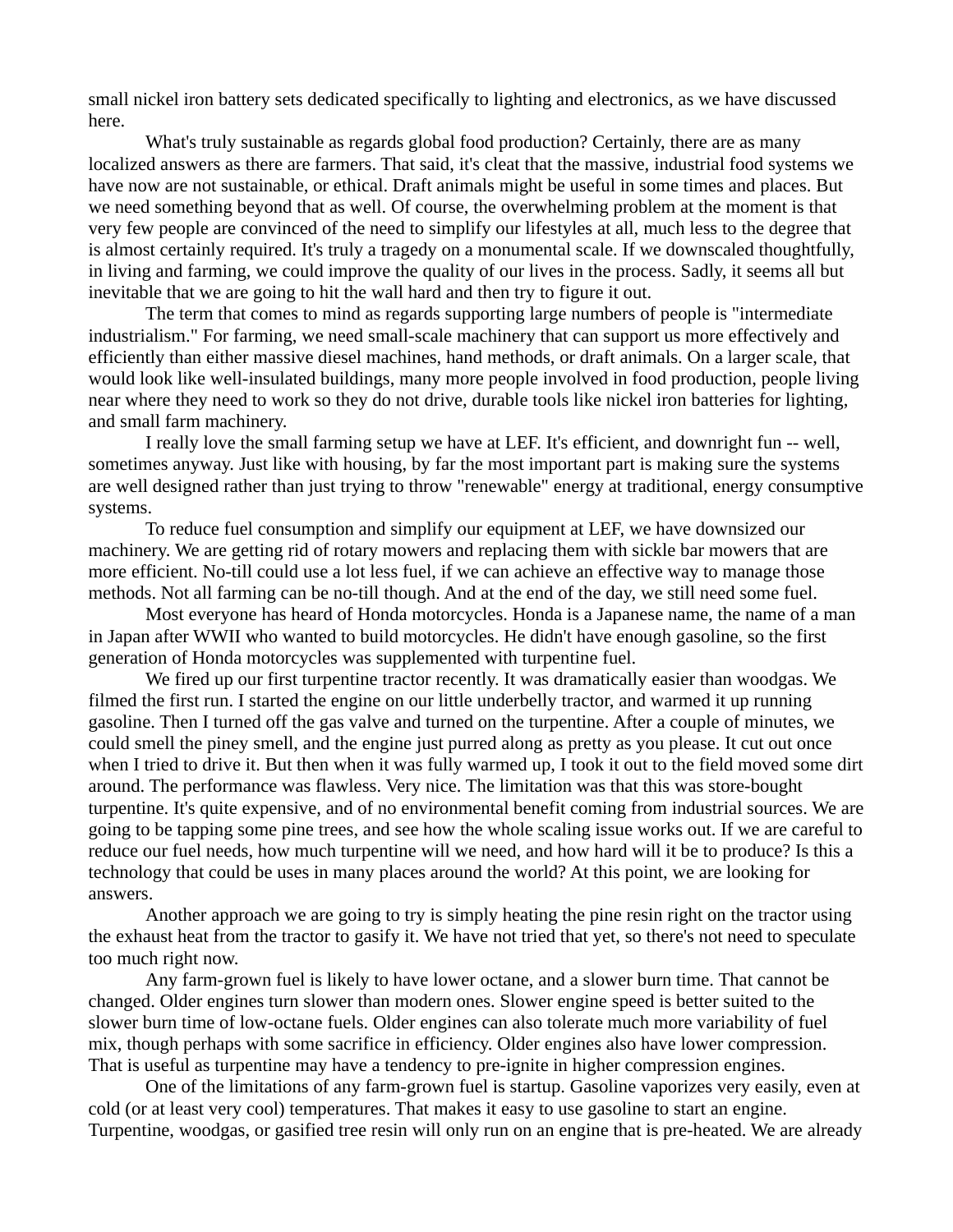producing biogas. The big lesson so far in producing biogas is that the digester must be kept warm in winter. We are creating a larger, better insulated biogas digester. Our plan has been to use biogas as a start-up fuel for woodgas, turpentine, or gasified resin.

In recent months, our ability to produce biogas has improved considerably. Recognizing the importance of keeping the digester very warm and feeding it regularly, we are optimistic our new, larger digester will produce quite a bit more gas. Using biogas as a starter fuel for a turpentine tractor means creating the infrastructure to produce both biogas and turpentine. During the summer when we need fuel for the farm is also our best season for producing biogas. The temperatures are warmer and we have a lot more plant material from our seed crops.

Our current plan is to try to use the biogas as a tractor fuel, and possibly forgo the turpentine. We would have to filter the biogas to deal with the hydrogen sulfide that's in biogas. The sulfide is corrosive. We could use a DC compressor to pressurize gas into propane tanks. We would likely have a largish pressurized storage tank, and then use the propane bottles designed for propane forklifts on a small tractor. Natural gas carburetors are easy to come by, and cheap. A lot of people, and industries, run stationary engines from piped natural gas. (There are also some city buses and other large vehicles running on "CNG," compressed natural gas. That equipment is higher pressure and more expensive than our equipment will be.)

The prospect of having one piece of infrastructure – a biogas digester – that serves to create both cooking fuel and tractor fuel seems quite appealing. Biogas would also have the advantage of working fine in modern, high-compression engines. (Turpentine needs older, lower compression engines.) The big problem will be seeing if we can handle the corrosive elements in the biogas, and compress it enough using simple equipment to be a reasonable fuel for small tractors. If we can manage our farm in such a way as to minimize fuel needs, the whole prospect of farm grown fuel becomes a much more manageable proposition.

Turpentine, gasified tree resin, and biogas are speculative engine fuels for us at this point. If we can find a farm-grown fuel source that works well, it would be a decentralized, community accessible energy source. Collecting tree resin is a fundamentally de-centralized process, and so is small scale biogas. We will have to see how these fuels work mechanically, how they scale, and how much work it is to put all the pieces together.

I know a lot of people might say that we should plan to use fossil fuel, but less of it. There is a monstrous problem hidden in our energy system that few people consider. The first successful commercial oil well Pennsylvania in the mid 1800s was 70 feet deep. Though oil prices are very low right now, that does not change the fact that all the oil that is left is very deep. The decline curve of oil production will come, and it will be slow at first. But at some point, we may loose the technical capacity to reach oil many thousands of feet deep, on land or under the ocean. There will with certainty be a precipitous drop in oil production, though pollution and climate change may make their presence known in a more dramatic way before that time comes. My point is not to predict the future, but rather to point out that having easily accessible fuel sources that truly are environmentally benign, if we can find such a thing, is highly desirable, even if those sources are quite modest. A little goes a long way on farm. We cannot count on the coming changes happening slowly.

I have no illusion about producing biofuels on a scale to support people commuting to work in private cars. That will end by the will of the laws of physics. But supporting modestly scaled machinery on a self-sufficient farm seems a more attainable goal.

With any machine, lubrication is a problem. We have been pleased to realize (yet another pearl of wisdom from my machinist friend) that castor oil works as engine oil. Thus a post-industrial economy could grow its own lubricants. We have not done that at LEF, but castor oil remains a product grown on a large scale in other countries. It has been moved to the other side of the world because the castor beans are quite toxic. Castor oil is widely used as a lubricant.